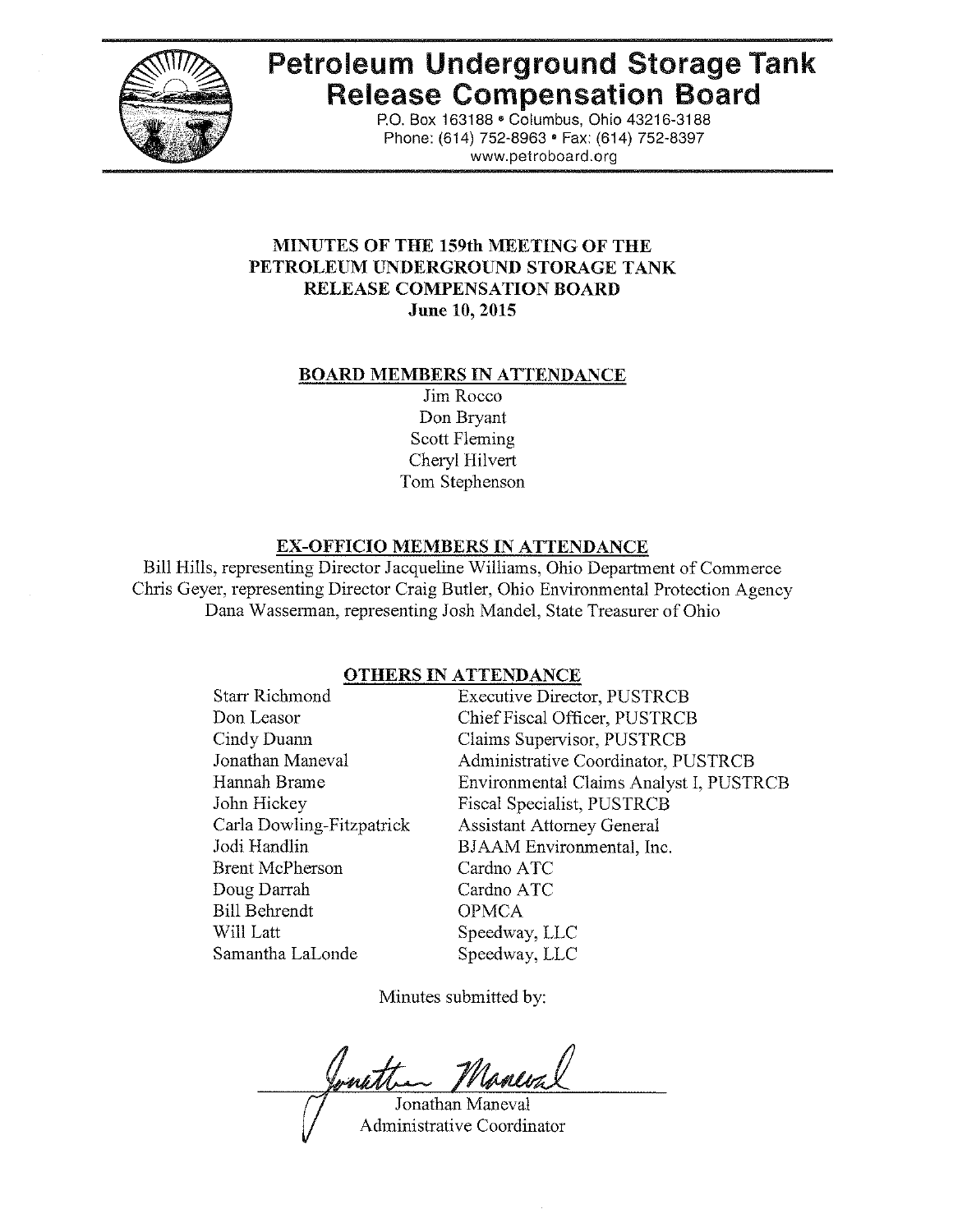# **Call to Order:**

Chairman Rocco convened the one hundred fifty-ninth meeting of the Petroleum Underground Storage Tank Release Compensation Board on Wednesday, June 10, 2015.

The following members were in attendance: Jim Rocco; Don Bryant; Scott Fleming; Cheryl Hilvert; Tom Stephenson; Bill Hills, representing Director Jacqueline Williams, Ohio Department of Commerce; Chris Geyer, representing Director Craig Butler, Ohio Environmental Protection Agency; and Dana Wasserman, representing Josh Mandel, State Treasurer of Ohio.

The following members were not present: Steve Hightower and John Hull.

Chairman Rocco introduced Dana Wasserman, who was appointed to serve as designee for Josh Mandel, State Treasurer of Ohio.

# **Minutes:**

Chairman Rocco asked if there were any comments or questions regarding the minutes from the March 11, 2015 Board meeting, and there were none. Mr. Hills moved to approve the minutes. Mr. Fleming seconded. A vote was taken and the following members voted in the affirmative: Ms. Hilvert and Messrs. Bryant, Fleming, Geyer, Hills, Stephenson and Rocco. Ms. Wasserman abstained. The minutes were approved as presented.

# **BUSTR Report:**

Chairman Rocco called upon Bill Hills, Bureau Chief, to present the Bureau of Underground Storage Tank Regulations (BUSTR) report.

Mr. Hills reported that the attorney and clerk positions that were funded through the LUST (leaking underground storage tank) grant allocation for fiscal years 2015/2016 continue to be in a holding pattern with the Office of Human Resources. He said as a result, BUSTR is using two intermittent employees to manage the file room and provide responses to public records requests. He noted that one of the intermittent employees is currently in the process of being hired permanently.

Mr. Hills said BUSTR was awarded LUST grant monies to be used for identifying underground storage tank (UST) owners and operators that are responsible for the investigation and cleanup of petroleum releases from USTs. He said 80% of the research of petroleum release sites being performed by vendors through the grant program has been completed, and research of the remaining sites would be completed by June 30, 2015.

Mr. Hills said the fiscal years 2016/2017 UST grant application has been submitted to the U.S. EPA Region 5 Office in Chicago for their review and approval. He said the grant request reflected adjustments to accommodate a 20% funding reduction, and that BUSTR will have only nine inspectors to meet the mandatory three-year inspection cycle. He said the LUST grant application is still being formulated, but will include a 10% funding increase. He pointed out that the changes in the grant funding structure indicate the U.S. EPA is focusing more on corrective actions versus release prevention.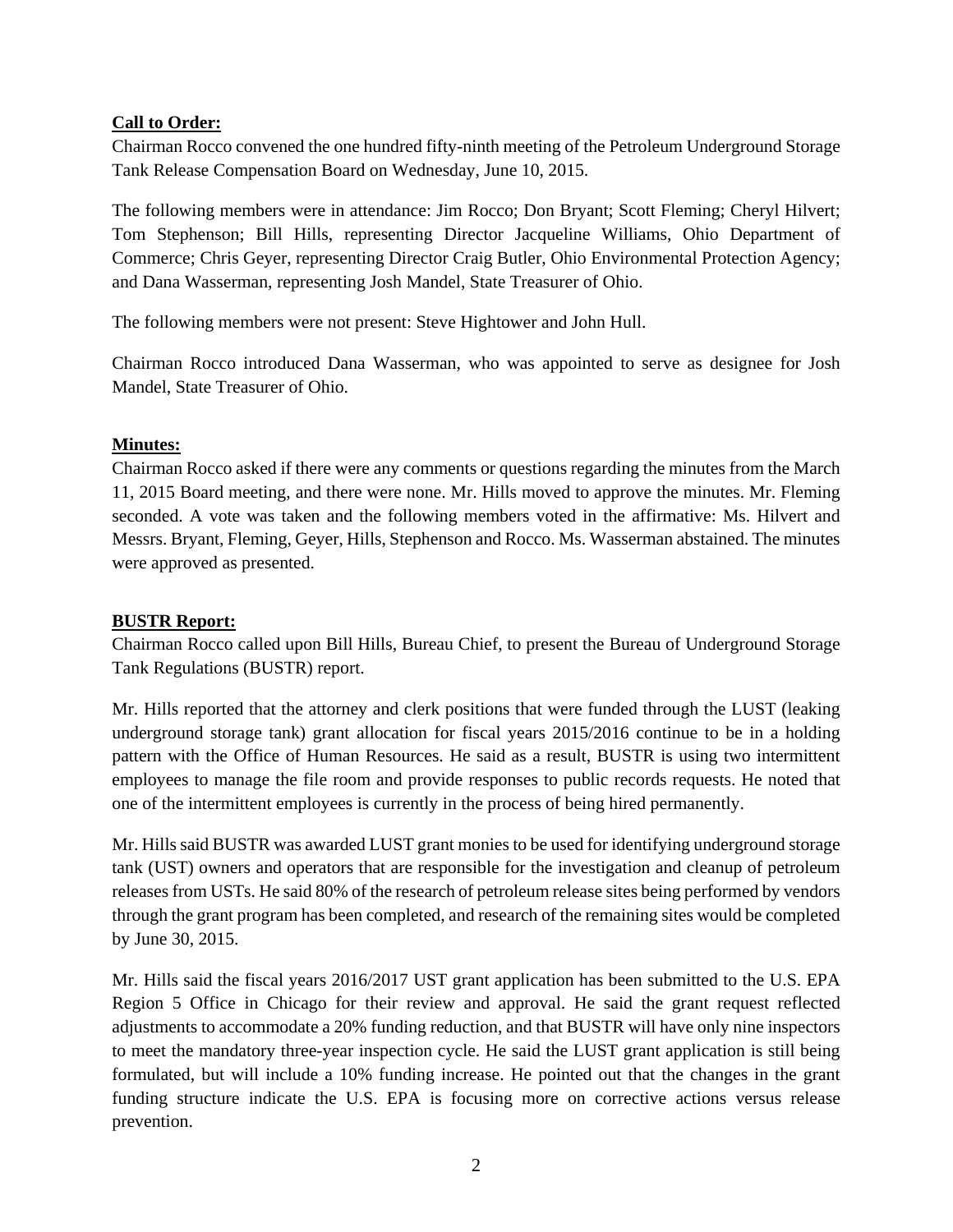Mr. Hills reported that the Department of Commerce, Office of Human Resources provided "One Commerce Customer Service Initiative" training to all supervisors in the department. He said the goal of the initiative is to establish and implement customer service standards that are shared throughout the department and result in consistency in the quality of service provided.

Mr. Hills reported that BUSTR's release prevention supervisor attended the Associated Food & Petroleum Dealers Annual Trade show to provide informational material and respond to questions concerning BUSTR and USTs.

Mr. Hills reported for the week ending May 30, 2015, there were 39 new inspections performed for a total of 5,391 inspections for the three-year inspection cycle ending June 30, 2016. He said that eight NFAs (no further actions) were generated during this same time period for a total of 362 for the grant cycle ending September 30, 2015. He reported that for the week ending June 6, 2015, an additional 14 NFAs were generated.

Mr. Hills stated that, as of May 30, 2015, there were 21,752 registered USTs, and 3,682 owners of 7,389 registered facilities. He noted that the number of registered USTs decreased by about 50 tanks since the March Board meeting.

Chairman Rocco briefly discussed the recent push for the use of E15 (a blend of gasoline and ethanol) at retail service stations and the potential regulatory changes necessary to address higher alcohol blended fuels. He asked whether the U.S. EPA has provided further guidance regarding the use of E15 and whether there was any indication of when revisions to the UST regulations are expected to be released. Mr. Hills said it is anticipated the new rules will be released in the late summer.

Mr. Hills said that BUSTR recently requested the Environmental Enforcement Unit of the Attorney General's Office to file a complaint against a tank owner that has refused to perform necessary corrective actions at two facilities with recent petroleum releases. He noted the owner has an additional 17 facilities with outstanding corrective action and release prevention issues. He said BUSTR's goal is to move more quickly to bring enforcement actions against noncompliant tank owners rather than to allow these types of issues to go unaddressed for many years.

Chairman Rocco said that since the March Board meeting, certain corrective action letters issued by BUSTR now include a paragraph providing the Board's contact information and notifying tank owners that they may be eligible to receive reimbursement from the Fund for the costs of corrective actions.

Chairman Rocco noted that a copy of BUSTR's slide presentation concerning the makeup of Ohio's UST population had been distributed to each of the Board members. He said the information presented provides a good picture of Ohio's UST population, and pointed out that about 32% of active UST systems are more than 25 years old, suggesting the tank population is aging. He said many of these tanks may be replaced in the near future, and the closure activities could result in the discovery of more petroleum releases. He said the replacement of these tanks may also reveal how well the release detection and release prevention equipment has worked over the years.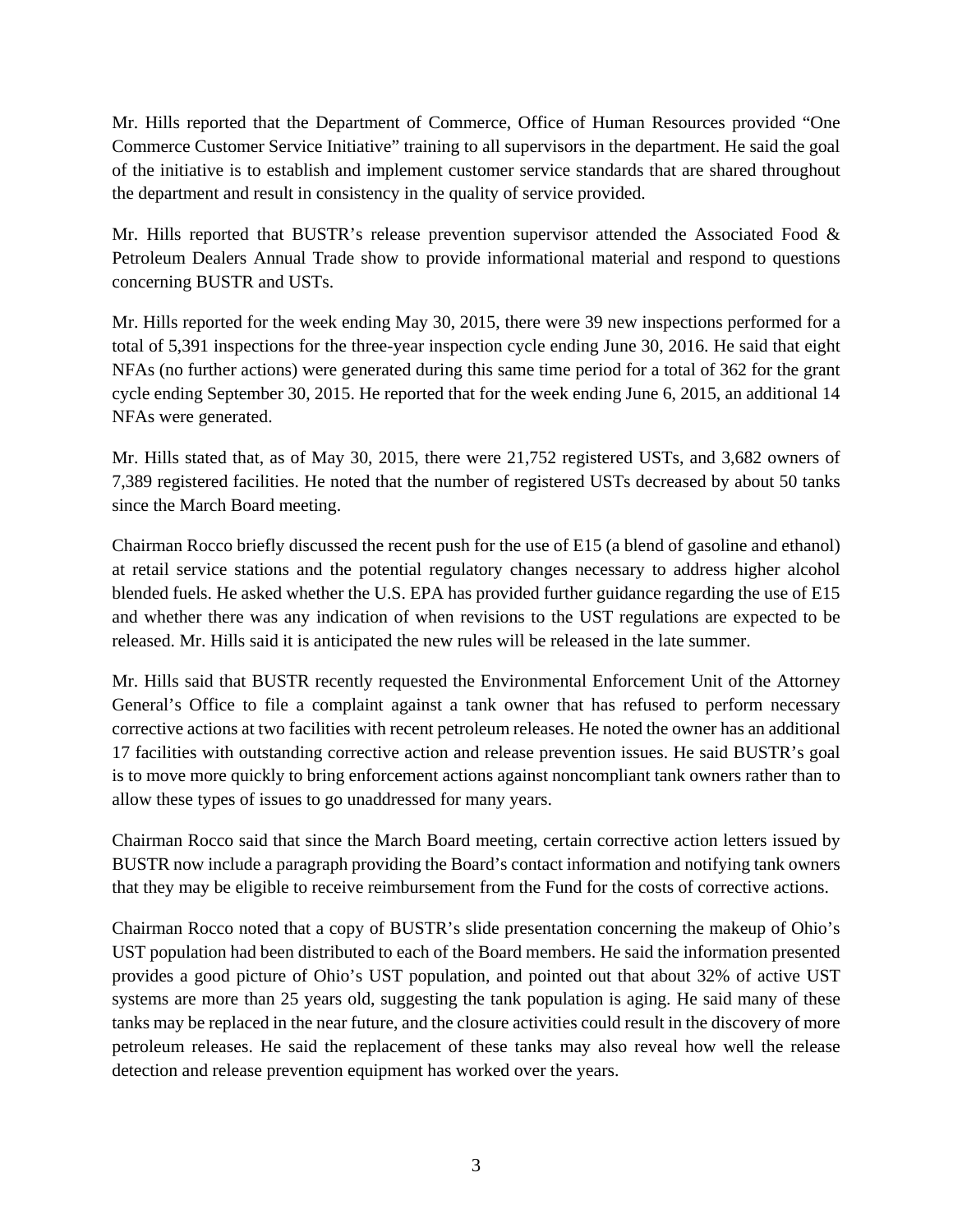## **Financial Report:**

Chairman Rocco called upon Don Leasor, Chief Fiscal Officer, to present the financial reports.

# *February, March and April Financials*

Mr. Leasor said the February, March and April financials were emailed to each member. He asked if there were any questions or concerns regarding these reports, and there were none. He said since the fiscal year 2015 annualized revenues and expenses would be discussed as part of the operating budget, he would not review the monthly financial reports.

# *Operating Budget*

Mr. Leasor said the proposed operating budget behind Tab 4 represents the approved budget and actual annualized expenditures for fiscal year 2015, and also presents the recommended budget for fiscal year 2016.

Mr. Leasor reported tank revenue for fiscal year 2015 was budgeted at \$11.9 million for 20,600 USTs, and actual revenues were \$42,000 below the budgeted amount. He recommended tank revenue for fiscal year 2016 be budgeted at \$9.5 million. He said this estimate was built on the assumption that fees will be received for 20,350 tanks, and 26% of these USTs will be assured at the reduced deductible. He noted the annual fees were reduced by \$100 per tank to \$400 per tank for coverage at the standard \$55,000 deductible and to \$600 per tank for coverage at the reduced \$11,000 deductible.

Mr. Leasor said property transfer fees are projected to be \$80,000 for fiscal year 2016. He said a portion of the transfer fees were assessed during the current fiscal year, but are anticipated to be collected in fiscal year 2016. He stated prior years' fees collected, less refund amounts, are projected to be \$200,000 in fiscal year 2016.

Mr. Leasor stated interest income is about \$6,000 above the budgeted amount for fiscal year 2015 due to the interest rate for STAR Ohio being higher than anticipated. He said the projected interest income for fiscal year 2016 is \$71,500. He said this anticipated interest income is based on a STAR Ohio interest rate of .05% plus anticipated interest of \$61,000 to be earned on the investments in US Treasuries and US Agency Callable Bonds.

Mr. Leasor reported miscellaneous income received from printing and copy requests, and cash rebates for fiscal year 2015 was \$170. He recommended that miscellaneous income be budgeted at \$1,000 for fiscal year 2016.

Mr. Leasor pointed out that actual total operating income was \$36,500 below the \$11.9 million amount budgeted for fiscal year 2015.

Mr. Leasor said the claims expense is anticipated to be \$8.25 million for fiscal year 2015. He stated the proposed budget for the fiscal year 2016 claims expense is \$9 million.

Mr. Leasor said the salary line item expense was \$121,600 below the amount budgeted for fiscal year 2015. He said this was due to two positions being vacant for part of the year and health care expenses being lower than anticipated. He recommended the fiscal year 2016 budget for salaries be set at \$1,348,700. He said this amount reflects the hiring of an additional claims analyst and the expectation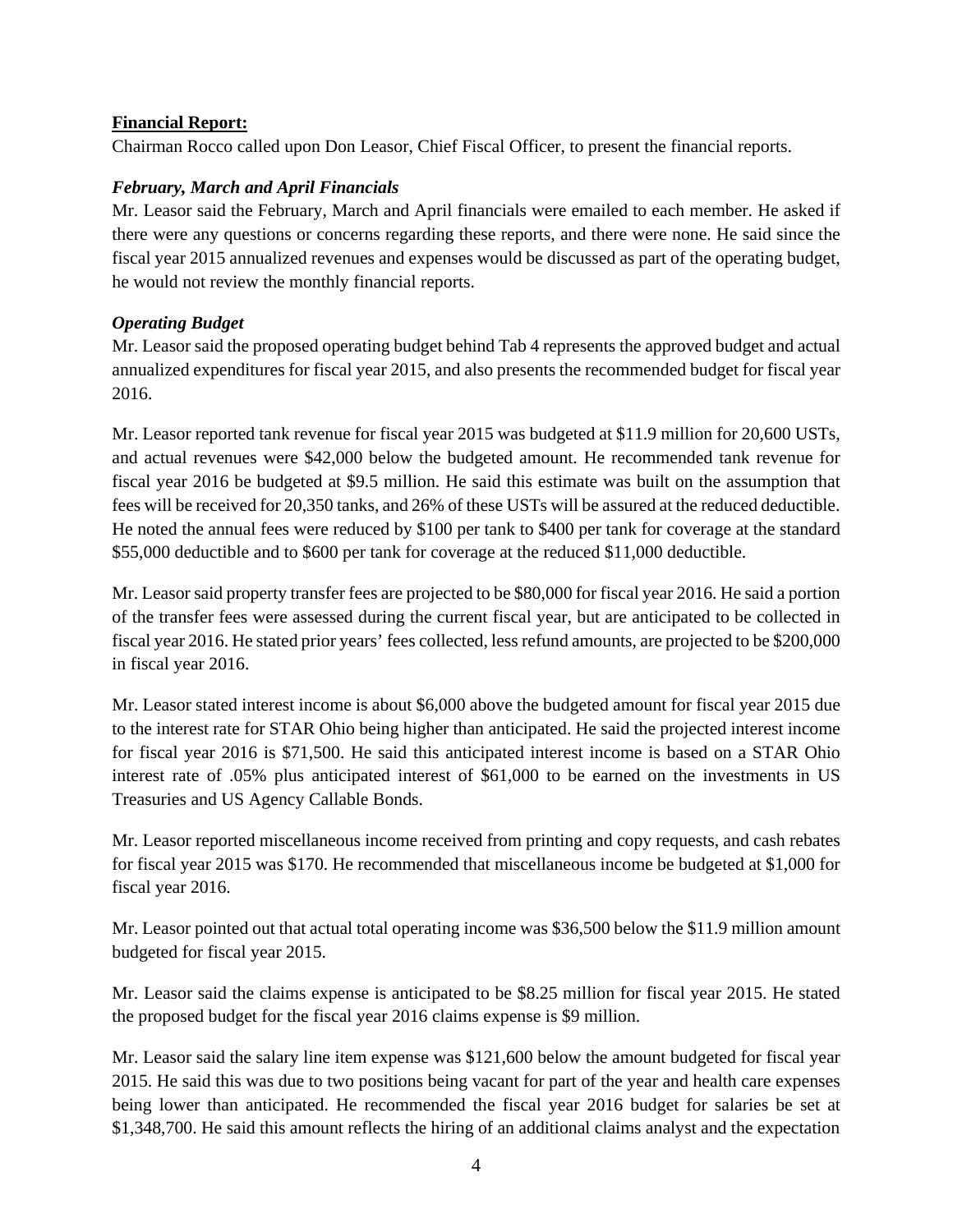of maintaining parity with recently approved union contracts, which provide for a 2.5% pay increase and a one-time supplemental payment of \$750. He noted the recommended salaries budget amount exceeds the amount approved by the Office of Budget and Management during the biennial budget process, and as a result, the Board's Executive Director will need to appear before the Controlling Board to request additional appropriation.

Mr. Leasor reported that temporary services actual expenses were below the budgeted amount by about \$8,000. He recommended the 2016 budget for temporary services be \$15,000. He said temporary service employees are utilized for special projects and to fill unanticipated staff vacancies when necessary.

Mr. Leasor said the anticipated rent expense for fiscal year 2016 is \$126,800. He noted that the Board is currently in a two-year lease agreement ending June 30, 2017. He said the rent expense includes \$5,000 to build out a new workspace for an additional claims analyst.

Mr. Leasor reported that actual expenses for office supplies were \$3,200 below the budgeted amount. He said the amount requested for fiscal year 2016 is \$19,000. He said this amount includes monies for the purchase of new guest chairs for the Board room, other standard supplies and any pre-packaged software with a cost of under \$500.

Mr. Leasor reported that printing and copying expenses for fiscal year 2015 were \$5,500 below the budgeted amount. He said the recommended budget for fiscal year 2016 remains at \$15,000.

Mr. Leasor said the amounts requested for advertising and postage for fiscal year 2016 were carried over from fiscal year 2015 with no changes.

Mr. Leasor said legal and professional actual expenses were below the budgeted amount by \$117,000. He said this was due to costs for the collection of delinquent accounts being lower than anticipated in addition to expenses that were budgeted but not incurred for other professional services in fiscal year 2015. He said the amount requested for legal and professional expenses for fiscal year 2016 is \$250,000. He explained that this expense includes the cost for the services of the Assistant Attorney General, a hearing officer, experts to provide legal testimony as needed, the annual audit, Attorney General and Special Counsel fees related to the collection of delinquent accounts, and other miscellaneous and professional services.

Mr. Leasor reported that traveling expenses were \$6,900 below the budgeted amount due to travel costs anticipated for the ongoing subrogation litigation against major oil companies being unutilized. He said the recommended budget for travel expenses for fiscal year 2016 is being maintained at \$10,000.

Mr. Leasor stated employee expenses were \$2,600 below the budgeted amount due to staff vacancies. He stated the recommended employee expense for fiscal year 2016 is \$25,900. He explained the increase from the prior year is due to an increase in the monthly rate for employee parking.

Mr. Leasor said the staff development and training expenses were about \$1,600 below the budgeted amount, and he recommended that the fiscal year 2016 staff development and training expenses be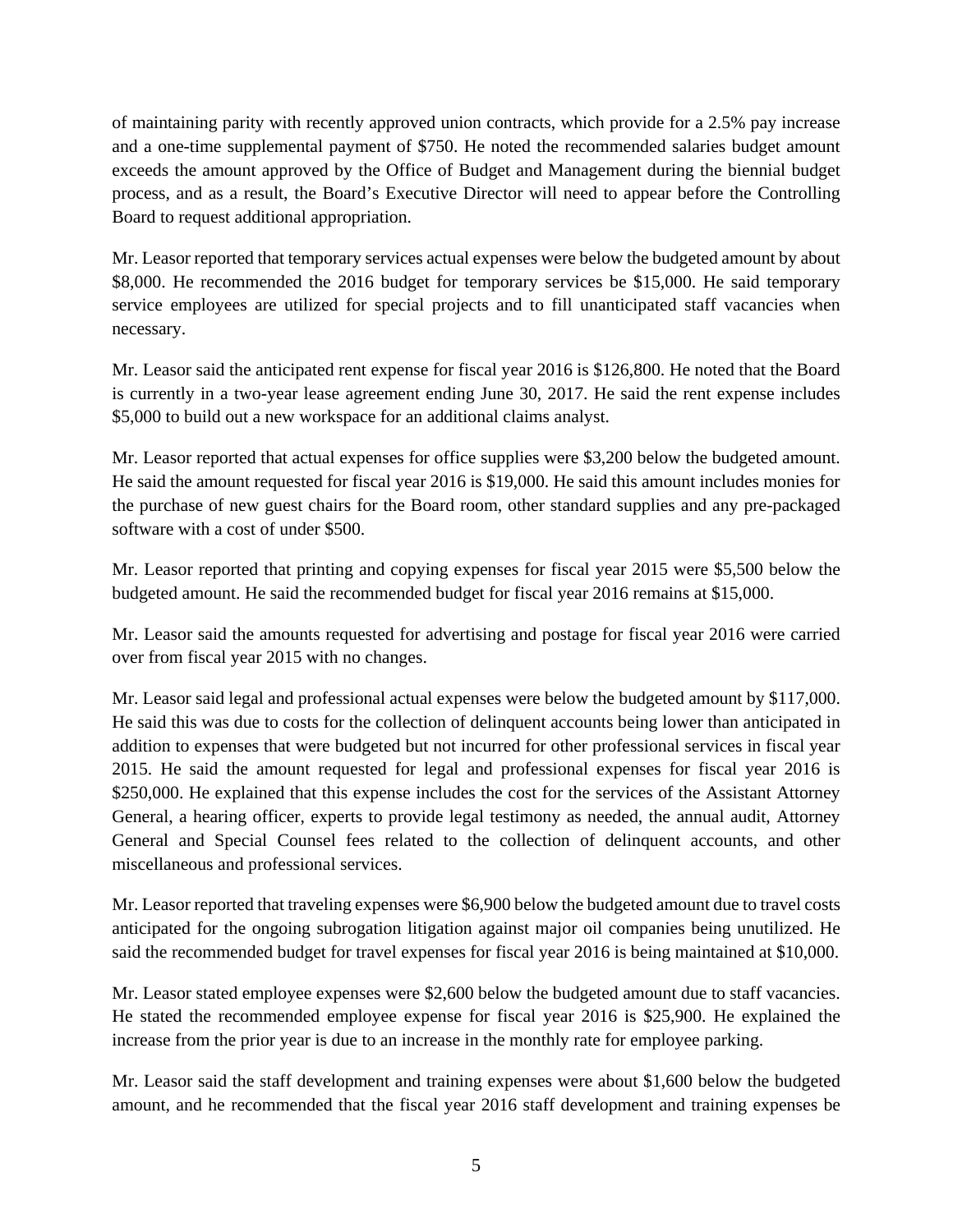budgeted at \$1,000. He explained that most of these costs are covered through the tuition assistance program.

Mr. Leasor said telephone expenses were \$100 below the budgeted amount, and the anticipated telephone expenses for fiscal year 2016 are \$11,000. He explained that this expense includes web access, website hosting, spam/virus filtering, VoIP phone system and off-site hosting of the backup hardware.

Mr. Leasor said the depreciation expense was below the budgeted amount by \$3,200, and the anticipated depreciation expense for fiscal year 2016 is \$14,500.

Mr. Leasor pointed out that overall, operating expenses were about \$276,000 below what was budgeted for fiscal year 2015. He stated the recommended fiscal year 2016 operating expense budget total is \$1,868,900. He noted this is a \$71,800 increase from the 2015 operating expense budget.

Chairman Rocco asked if there were any comments or questions regarding the recommended proposed operating budget, and there were none. He requested a motion to approve the proposed fiscal year 2016 operating budget. Ms. Hilvert so moved. Mr. Geyer seconded. A vote was taken and all members voted in favor. The motion passed.

# *Capital Budget*

Chairman Rocco called upon Mr. Leasor to present the proposed capital budget for fiscal year 2016.

Mr. Leasor said the proposed capital budget behind Tab 5 includes the fiscal year 2014 actual expenditures, the budgeted amounts and annualized expenditures for fiscal year 2015, and the recommended budget for fiscal year 2016.

Mr. Leasor said furniture and equipment was budgeted at \$15,000 for fiscal year 2015, and the actual expenditure for this line item was \$11,800. He noted the costs incurred were for the replacement of furniture in five of the claims staff offices. He said the recommended furniture and equipment budget for fiscal year 2016 is \$5,000, and includes costs for the purchase of furniture for an additional claims analyst.

Mr. Leasor reported that data processing and electronics were budgeted at \$12,000 for fiscal year 2015, and the actual expenditures for this line item were \$3,120. He said these expenditures included the purchase of a backup server. He said \$5,000 is recommended for data processing and electronics for fiscal year 2016. He noted the requested amount includes costs for the purchase of pre-packaged software with a cost above \$500 as well as replacement IT related equipment and computers as needed.

Mr. Leasor said \$10,000 was budgeted for fiscal year 2015 for the migration of the legacy system. However, there were no expenditures for this line item. He explained that registration documents had been scanned and converted into searchable electronic documents at a significantly lower cost than developing a new customized database and migrating the data from the legacy system to the new database. He said the costs had been expensed under the legal and professional line item.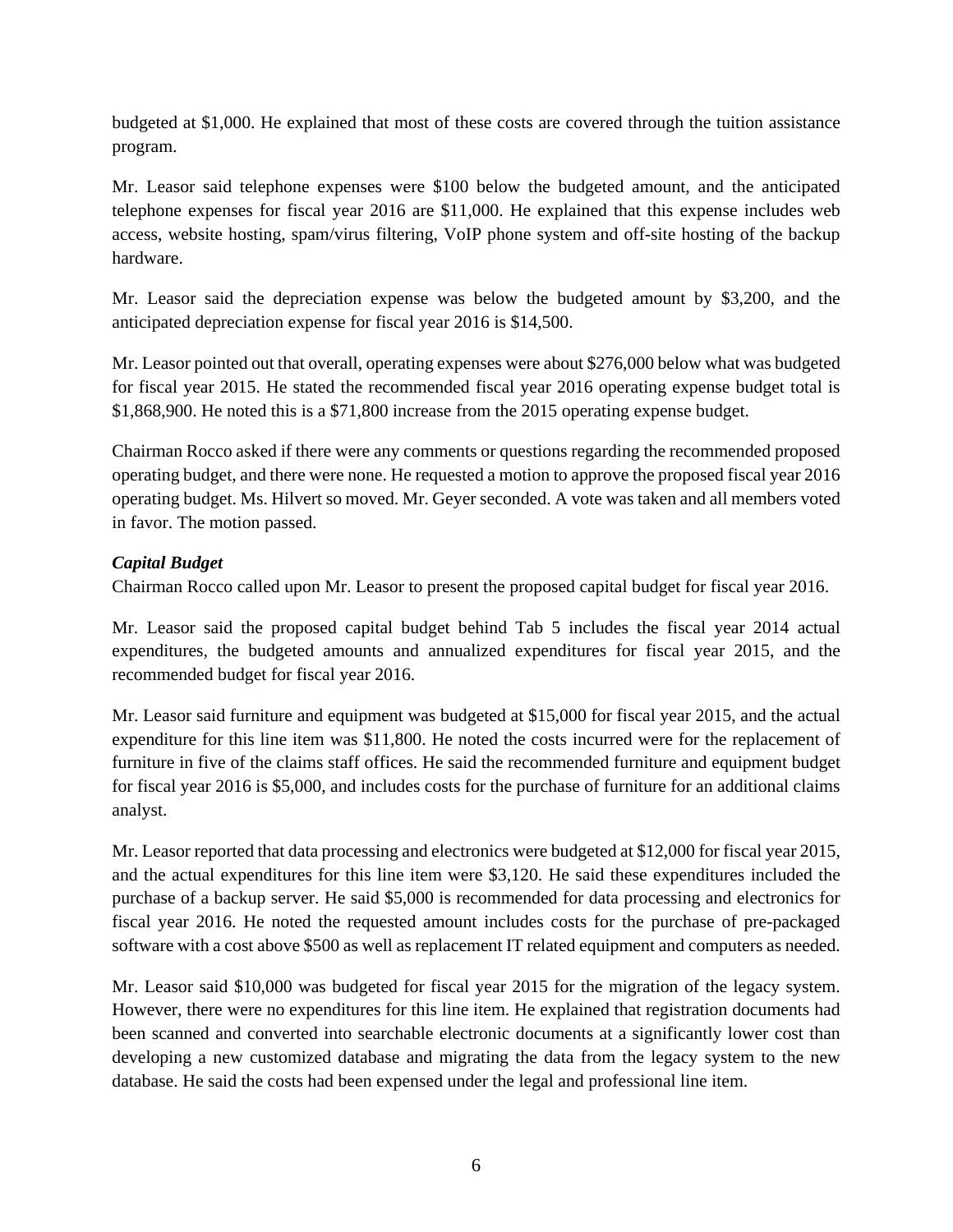Mr. Leasor reported that the fiscal year 2015 total capital budget was set at \$37,000 and actual expenditures were about \$15,000. Mr. Leasor recommended a total fiscal year 2016 capital budget of \$10,000.

Chairman Rocco asked if all of the furniture approved in the fiscal year 2015 budget had been purchased. Mr. Leasor said all of the furniture had been purchased, but the costs had been lower than anticipated.

Chairman Rocco asked if there were any questions regarding the proposed capital budget, and there were none. Mr. Geyer moved to approve the proposed fiscal year 2016 capital budget. Mr. Hills seconded. A vote was taken and all members voted in favor. The motion passed.

Chairman Rocco requested a motion to obligate \$9 million for the payment of claims for fiscal year 2016. Mr. Bryant so moved. Ms. Hilvert seconded. A vote was taken and all members voted in favor. The motion passed.

# *Fee Statement Statistics*

Mr. Leasor stated the 2015 program year fee statements were issued on April 28, 2015, and about \$9.6 million was invoiced to 3,418 owners of 21,179 USTs.

Mr. Leasor said, as of June 9, 2015, approximately \$3.7 million, which represents 38% of the amount billed, had been collected in per-tank fees. He said collections for the same period last year were \$3.8 million. He noted the amount of per-tank fees collected in comparison to last year is lower due to the \$100 per-tank fee reduction.

Mr. Leasor said between July 1, 2014, and June 9, 2015, about \$11.6 million was collected for 2014 program year fees and \$234,000, net of any refunds paid, was collected for prior years' fees.

Mr. Leasor said for the 2015 program year, 15,700 tanks were billed at the standard deductible (\$55,000) per-tank fee and about 5,500 tanks were billed at the reduced deductible (\$11,000) per-tank fee. Mr. Leasor said, as of June 9, 2015, the fees have been paid at the standard deductible rate for over 5,400 tanks and at the reduced deductible amount for 2,500 tanks. He said fees for a total of 7,909 tanks have been paid by 1,510 owners. He said this compares to fees being paid for 6,670 tanks by 1,456 owners for the same period of time in the prior year.

Mr. Leasor said for the 2014 program year, 3,253 owners have paid fees for 20,622 tanks. He indicated this amount would increase slightly by the end of the program year, June 30, 2015.

Mr. Leasor said the \$3.7 million collected to date represents 39% of the \$9.5 million budgeted for the 2015 program year. He said so far for program year 2015, 39% of the fees have been received for the 20,350 tanks budgeted.

### **Compliance and Fee Assessment Report:**

Chairman Rocco called upon Don Leasor to present the compliance and fee assessment report.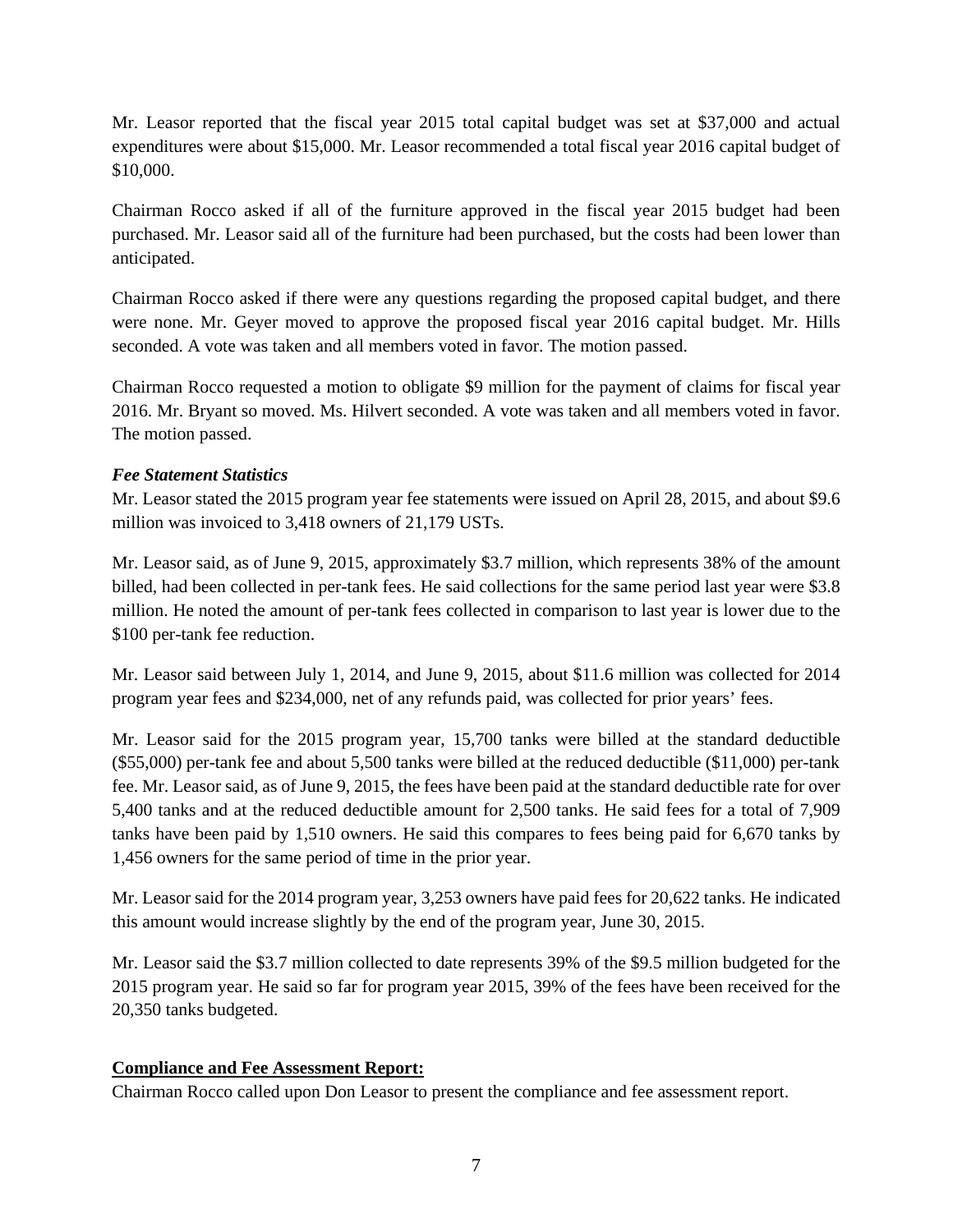Mr. Leasor reported that, as of May 31, 2015, about \$133,000 in refunds had been paid to tank owners and \$44,000 had been reapplied to offset outstanding fees. He said the combined amounts totaled \$177,616.

Mr. Leasor said there were about 2,800 refunds pending, which total \$1.3 million.

Mr. Leasor said that after deducting the collection costs, \$141,000 had been collected by the Attorney General's Office and Special Counsel so far in the 2014 program year.

Mr. Leasor stated that, as of May 31, 2015, 340 accounts totaling \$1.1 million had been certified to the Attorney General's Office for collection.

Mr. Leasor said six Orders Pursuant to Law and one Determination to Deny a Certificate of Coverage were under appeal. He said one settlement is pending, and all other appeals are under review.

Mr. Leasor said that five Ability to Pay Applications were pending review. The Ability to Pay program allows former UST owners experiencing financial difficulty to apply for and receive a determination of their ability to pay delinquent fees.

Mr. Leasor reported that as of May 31, 2015, Certificates of Coverage have been issued to 3,158 owners. He said there are 104 Applications for Certificates of Coverage currently in process.

Mr. Leasor stated that there are 60 uncashed refund checks that total \$49,000. He said there is \$11,300 in refunds pending for 11 owners from whom more information has been requested.

# **Claims Report:**

Chairman Rocco called on Cindy Duann, Claims Supervisor, to present the claims report.

Ms. Duann said, as of June 1, 2015, the total maximum liability of in-house open claims is \$29.5 million. She said using the historical claim payout ratio of 75%, the actual anticipated claim liability of unpaid in-house claims is about \$22 million.

Ms. Duann reported that as of June 1, 2015, a total of 2,292 Fund eligible sites had received no further action status with an average cleanup cost of \$130,300 per site. She pointed out that sites cleaned up exclusively under BUSTR's risk based corrective action rules (RBCA rules) had an average cleanup cost of just under \$73,000 per site. She noted that all corrective actions being performed at Fund eligible sites are currently undergoing cleanups using these RBCA rules.

Ms. Duann said, as of June 1, 2015, a total of 1,630 claims with total face value above the deductible amount were pending review, and 18 claim settlement determinations were under appeal.

Ms. Duann said that in the last 11 months, 704 claims were received, and a total of 848 claims were settled or closed during these months. She pointed out that for the last four years in a row, the number of claims settled and closed by the staff has exceeded the number of claims received.

Ms. Duann said the claim settlement offers thus far for the program year totaled \$7.16 million, with an average payment of \$9,070 per claim, and a claim payout ratio of about 76.4% of the net value. She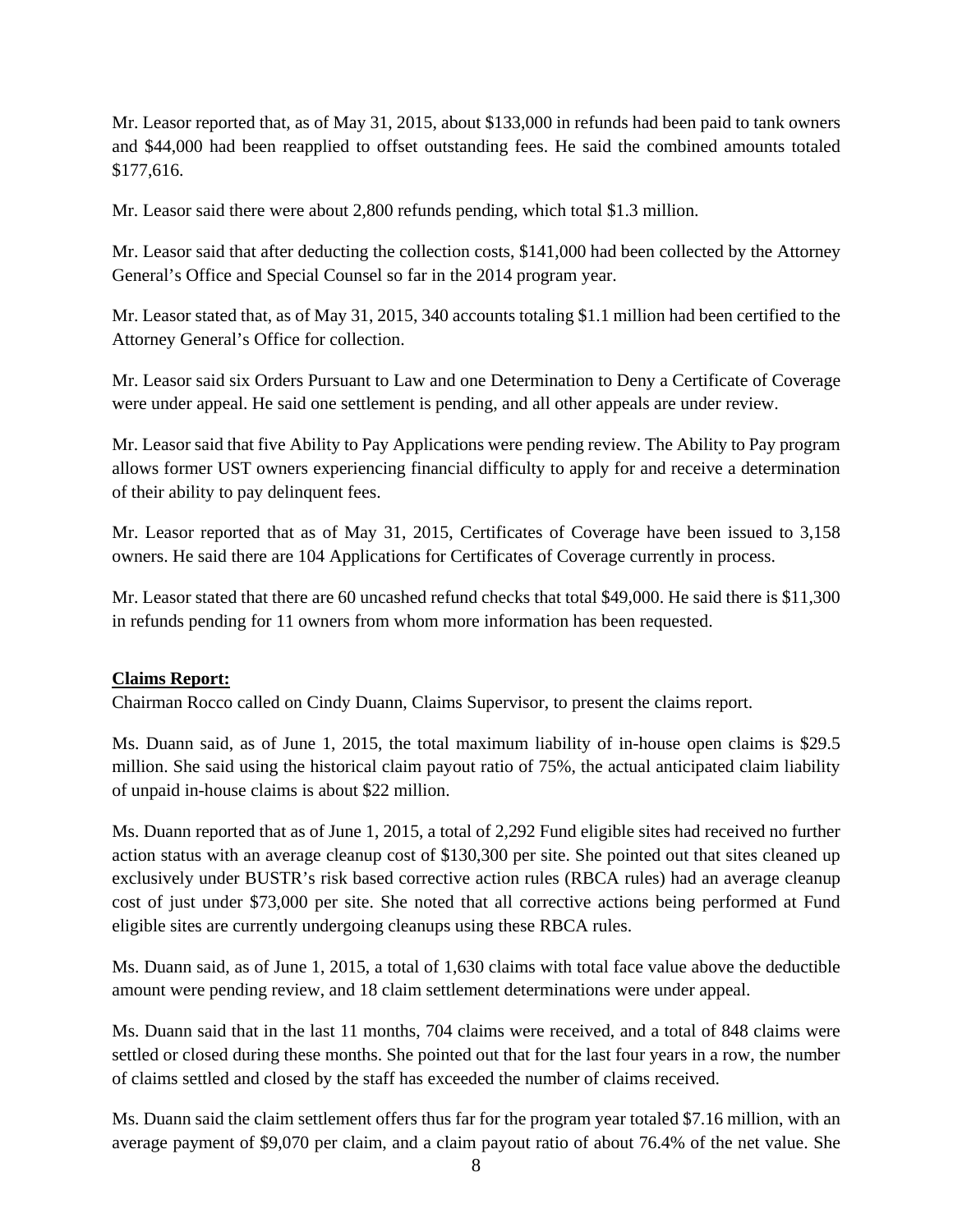said she anticipates a total claim settlement offer of about \$7.8 million for the program year. She said this total claim settlement offer will be slightly higher in comparison to the previous years.

Ms. Duann stated that during the last 11 months, 78 eligibility applications were received and during that same period 76 eligibility determinations were issued, of which 14 were denied. She pointed out that of these 14 denials, three eligibility applications were denied for late filing and one was denied for compliance related issues.

Ms. Duann said, as of June 1, 2015, there were 16 eligibility applications under review and five eligibility applications under appeal.

Ms. Duann reported that during the last 11 months, 136 requests for cost pre-approval had been received, and 143 cost pre-approval notifications were issued. She said the number of pre-approval requests for annual free product recovery was about half of the number of requests received in previous years, and in general, the number of requests for cost pre-approval has decreased.

# **Finance Committee Report:**

Chairman Rocco said that prior to the Board meeting, the Finance Committee met to discuss a number of issues.

Chairman Rocco said the committee began looking at a fact sheet published on the Board's website that lists costs that are non-reimbursable from the Fund. He said the committee is reviewing this list of non-reimbursable costs to ensure there are no costs currently being excluded from reimbursement that can or should be considered reimbursable. He said the committee will work through the list in the upcoming months and present any recommended changes to the Board in the fall.

Chairman Rocco reminded members that the Board invested \$8 million from the unobligated STAR Ohio account into U.S. treasuries and U.S. agency callable bonds. He said \$2 million recently matured and was reinvested as \$1 million in U.S. treasuries and \$1 million in U.S. agency callable bonds, each with three-year terms. He pointed out that the majority of the interest income is from the investments outside of STAR Ohio. He said about \$20 million remains in the STAR Ohio account, and the committee is considering whether additional unobligated monies should be invested into U.S. treasuries and U.S. agency callable bonds.

Chairman Rocco briefly discussed the collection of unpaid fees through the Attorney General's Office and Special Counsel. He said there are millions of dollars in outstanding fees and penalties that have been certified for collection, and there is a question of whether there should be a formalized process to determine certain fees as uncollectible. He said the majority of the outstanding fees are associated with out-of-service and removed UST systems. However, there is a group of tank owners with unpaid fees that are currently operating tanks. He said it is likely these owners are also out of compliance with BUSTR regulations, and it might be beneficial to meet with Bureau Chief Bill Hills to discuss options available to address them.

Chairman Rocco said one of the committee's focuses has also been whether the coverage deductible amounts can be reduced. He said the committee reviewed historical claims data that suggests that if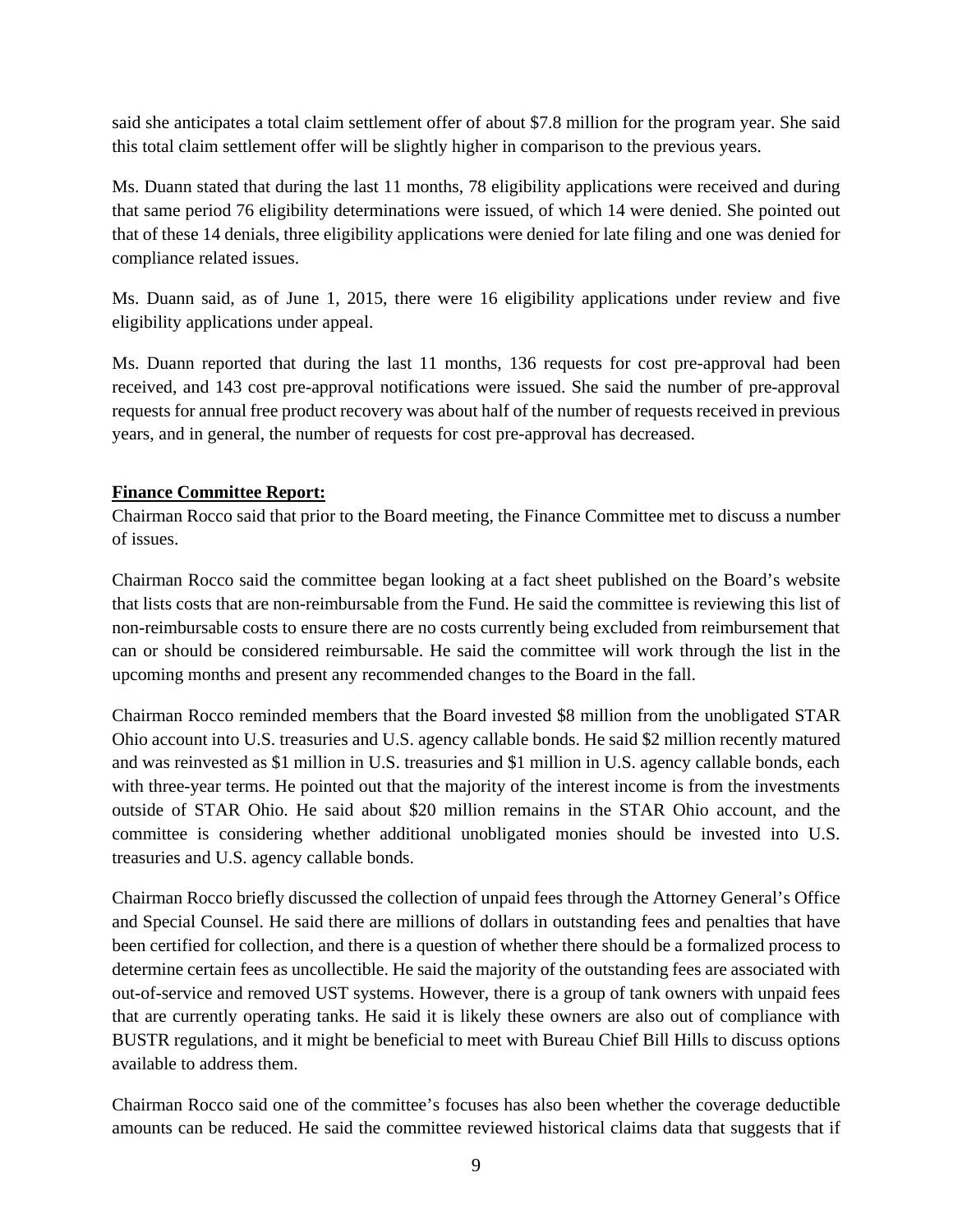the standard deductible were to be cut in half, then corrective action costs for about half of the Fund eligible releases that typically never reach the deductible amount would be above the deductible. He said at its next meeting, the committee will continue to review the numbers and try to gauge what impact changes to the deductible structure will have, and prepare a recommendation for the November Board meeting.

#### **Old Business:**

### *Adoption of Rules*

Chairman Rocco called upon Starr Richmond, Executive Director, to discuss the adoption of the Board's proposed rule amendments.

Ms. Richmond explained that the proposed amendments to rules 3737-1-04.1, 3737-1-07 and 3737-1-19 are to correct cross-references to rule 3737-1-04, which had been replaced in January 2015 as part of the Board's five-year rule review. She said that the proposed amendments to the rules were put on JCARR's (Joint Committee on Agency Rule Review) consent agenda and a hearing was conducted on April 6, 2015. No testimony or comments were made at the hearing.

Chairman Rocco asked if there were any comments or questions regarding the proposed rule amendments, and there were none. He then requested a motion to adopt the proposed amendments to rules 3737-1-04.1, 3737-1-07 and 3737-1-19 of the Ohio Administrative Code as presented at the public hearing of the Board on March 11, 2015, with an effective date of July 1, 2015. Mr. Geyer so moved. Mr. Hills seconded. Chairman Rocco called for a roll call. The following members voted in the affirmative: Mses. Hilvert and Wasserman; and Messrs. Bryant, Fleming, Geyer, Hills, Stephenson and Rocco. There were no nays. The motion passed.

#### *Subrogation Discussion*

### **Claim # 18451-0176/04/04/08, Facility – Speedway Store #1190**

Chairman Rocco called upon Carla Dowling-Fitzpatrick, Assistant Attorney General, to provide an update concerning a subrogation claim.

Ms. Dowling-Fitzpatrick explained that the subrogation claim arises out of a third-party contractor's improper installation of a functional element on a premium unleaded gasoline submersible turbine pump at Speedway Store #1190. She said when the functional element failed, approximately 1,200 gallons of petroleum product were released into the environment. She noted that Speedway timely notified the Board of its subrogation rights in the matter, and discussions between the parties have been ongoing. She said at this point no complaint has been filed, and she anticipates a settlement may be reached in the upcoming months. She said it is necessary for the Board to grant the Chairman and Executive Director the authority to negotiate and execute a settlement in the matter.

Chairman Rocco noted that Speedway has been filing claims against the Fund for the reimbursement of corrective action costs at the site, and the goal of entering into the settlement discussions is for the Board to recover some or all of its claim reimbursement expenses from the third-party contractor that caused the release. He said because it is expected a settlement may be reached before the September Board meeting, it makes sense for the Board to grant the requested authority. He then requested a motion to authorize the Chairman in consultation with the Executive Director and Assistant Attorney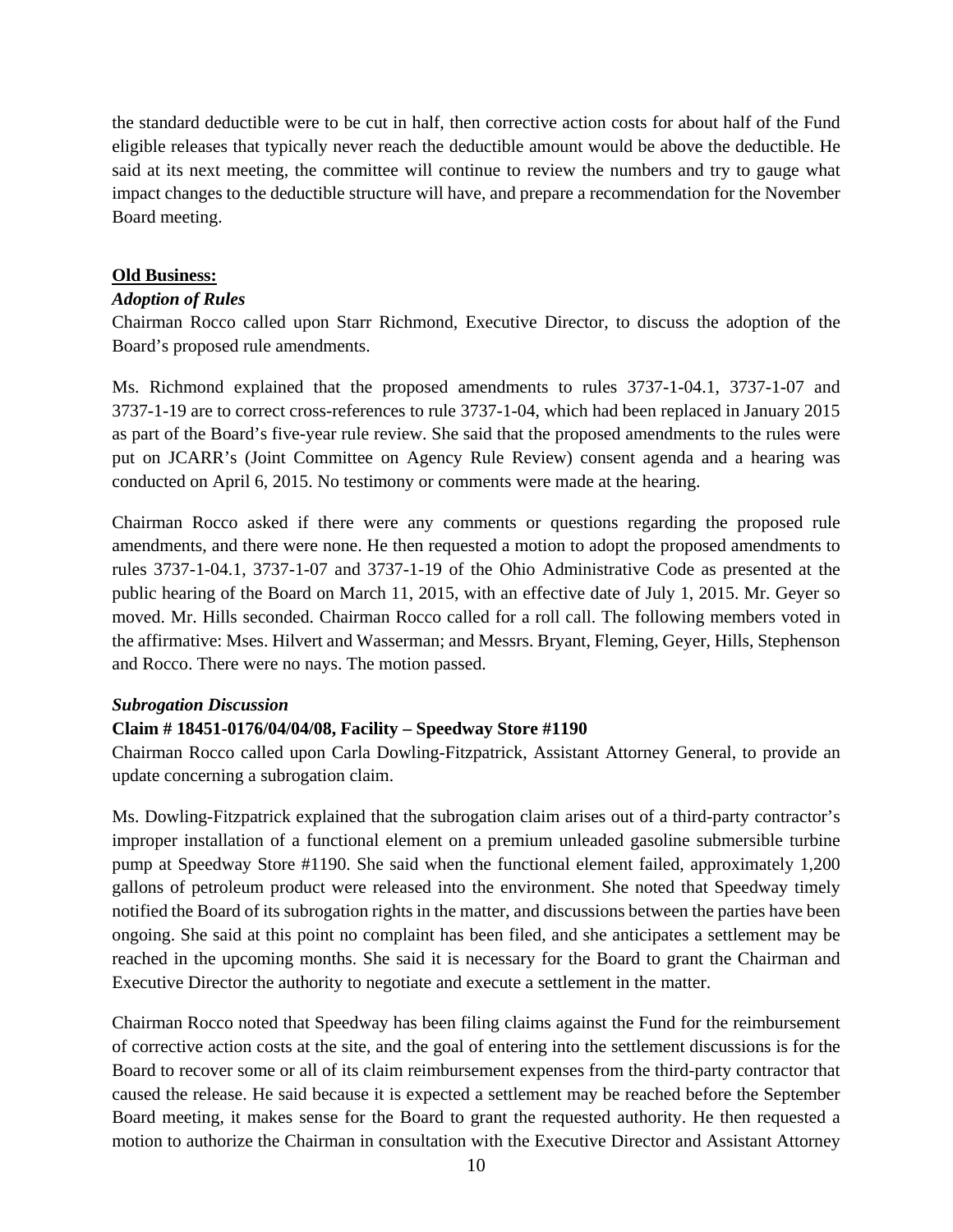General to make any and all decisions necessary with respect to the negotiation and development of a settlement agreement among the parties in the subrogation case of Speedway LLC Store #1190, including but not limited to the terms of the agreement and acceptance or rejection of any offers to settle the claim. Mr. Stephenson so moved. Mr. Geyer seconded.

Mr. Stephenson questioned what happens in instances where the Board receives no notification that a release has been caused by a third party such as a contractor making repairs on a tank system. Chairman Rocco said when a tank owner believes a release was caused by a third party, the Board's subrogation rule requires the tank owner to notify the Board, and provides for a reduction in the reimbursement of corrective action costs when an owner fails to notify the Board.

Director Richmond noted that even when a tank owner does not provide notice that the release may have been caused by a third party, oftentimes the site assessment reports and BUSTR incident notes will include a discussion of how the release occurred and will specifically mention the release may have been caused by another party. She said in these cases, the Board's staff will follow up with the tank owner, the third party and the Board's Assistant Attorney General to begin discussions concerning the Board's subrogation rights.

Mr. Hills asked whether the Board intervenes in these situations even when the tank owner does not seek reimbursement from the Fund. Chairman Rocco responded stating that the Board only becomes involved if an eligibility application is filed and the tank owner files claims for reimbursement from the Fund.

Chairman Rocco asked if there were any further questions, and there were none. A vote was taken, and all were in favor. The motion passed.

### **New Business:**

# *Hearing Officer's Contract Renewal*

Chairman Rocco called upon Ms. Richmond to discuss the contract for the Board's hearing officer, Howard Silver.

Ms. Richmond said the contract with Mr. Silver will expire on June 30, 2015, and Mr. Silver has agreed to extend his contract at the same hourly rate of \$110, which has not changed since 2002. She said the terms of the existing contract include a minimum of five hours for the contract period, and also includes a maximum payment of \$2,500 per appeal, unless approved otherwise.

Director Richmond requested a motion to authorize the Chairman to negotiate and enter into an agreement with Howard Silver for the continuation of hearing officer services for the period of July 1, 2015 through June 30, 2016. Mr. Bryant so moved. Ms. Hilvert seconded.

Chairman Rocco noted that there would be no negotiation, and he would simply be executing a new contract with the same pay rate and terms as the previous year. He asked if there was any other discussion concerning the contract, and there was none. A vote was taken and all members were in favor. The motion passed.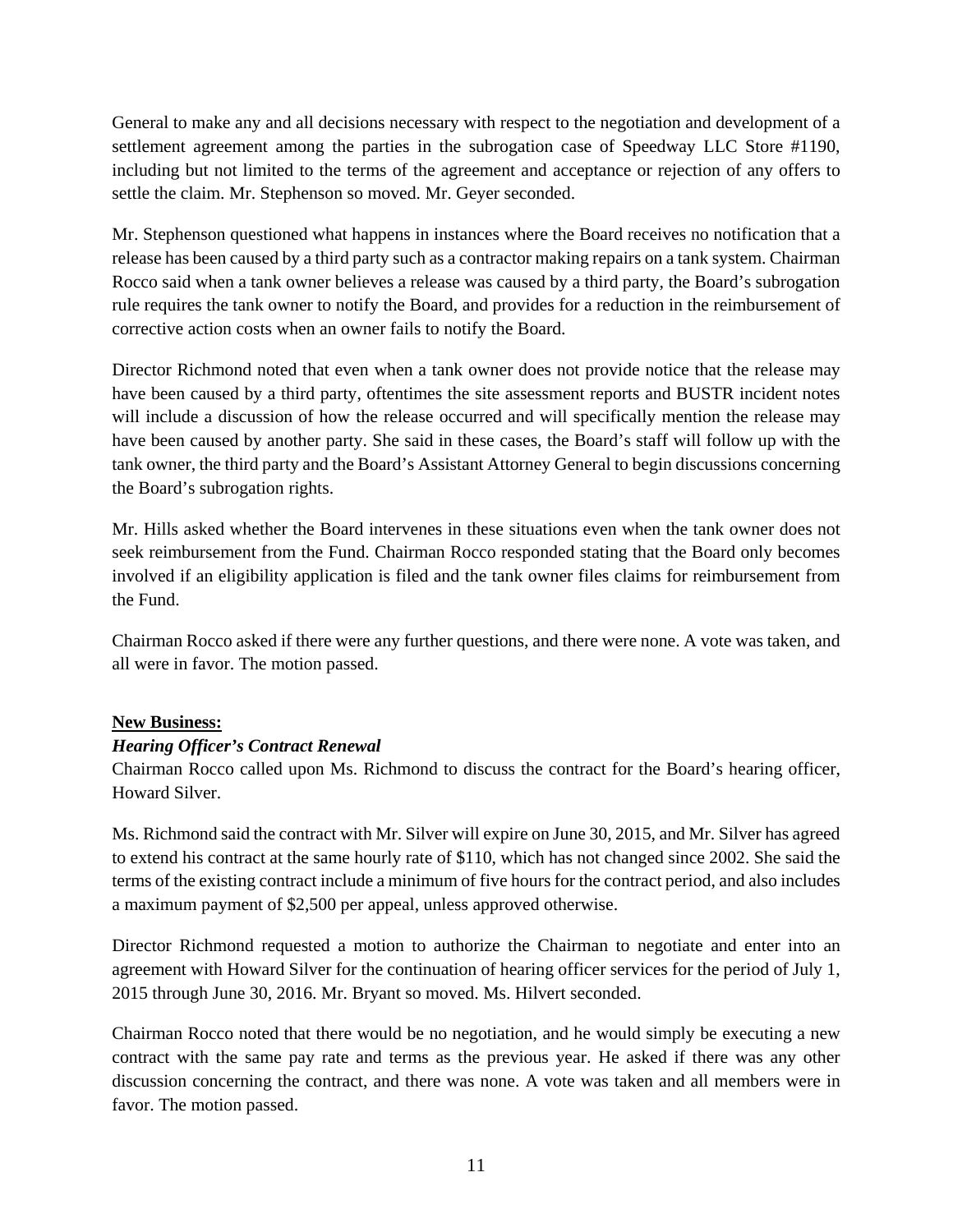### *Assistant Attorney General Contract Renewal*

Chairman Rocco called upon Ms. Richmond to discuss the contract for the Board's Assistant Attorney General, Carla Dowling-Fitzpatrick.

Ms. Richmond said that the proposed contract with the Attorney General's Office for legal services for the upcoming fiscal year has some significant changes. She said that historically the Board has paid 50% of the salary, fringe benefits and indirect costs of an Assistant Attorney General. She said this year the Attorney General's Office is proposing the Board pay 75% of these costs, in large part due to the work necessary for the ongoing subrogation litigation against major oil companies. She said there is also a proposed 3% salary increase, an increase of 17% for fringe costs, and a 1.7% increase in the indirect costs. She explained that she had a number of conversations with the Chief Fiscal Officer at the Attorney General's Office to gain a better understanding of the proposed increases, and she felt satisfied with the explanations and believes the increases are justified. She then requested a motion for the Board to enter into an agreement with the Attorney General's Office for the continuation of legal services in an amount not to exceed \$102,666 for the period of July 1, 2015 through June 30, 2016. Mr. Geyer so moved. Mr. Fleming seconded.

Chairman Rocco said the increases in fringe costs are directly related to increased health care costs. He said the primary issue is the proposed increase from 50% of the Assistant Attorney General's salary to 75% of the salary. He said it seems reasonable to request additional money, given the time required for the ongoing subrogation cases.

Ms. Hilvert asked whether the proposed increase was accounted for in the operating budget that had been passed earlier in the meeting. Ms. Richmond confirmed that it was. Ms. Hilvert then asked if there was the ability to reduce the percentage of the Assistant Attorney General's salary that is paid by the Board to the 50% level at a later date once the litigation against the major oil companies has come to an end. Chairman Rocco said the contract is renegotiated every year, and each year the Board will have the opportunity to reevaluate whether the percentage of the salary proposed in any new contract is justified.

Following a short discussion, Chairman Rocco asked if there were any other questions concerning the contract, and there were none. A vote was taken and all members were in favor. The motion passed.

### *Hardship Applications*

Chairman Rocco called upon Ms. Richmond to present the hardship applications.

Ms. Richmond stated that the Board's rule 3737-1-08 provides for an owner experiencing financial hardship to apply for hardship status with the Fund. She said granting hardship status allows for the acceleration of the review of the claims submitted by the owner. Ms. Richmond noted that granting hardship status does not increase the amount of reimbursement to the tank owner. She stated by accelerating the review of the claim, it reduces the financial burden the owner would experience if the claims were reviewed and settled in the normal course of business. She said, once granted, the hardship status remains in effect for a one-year period and at that time, the owner may reapply for hardship status.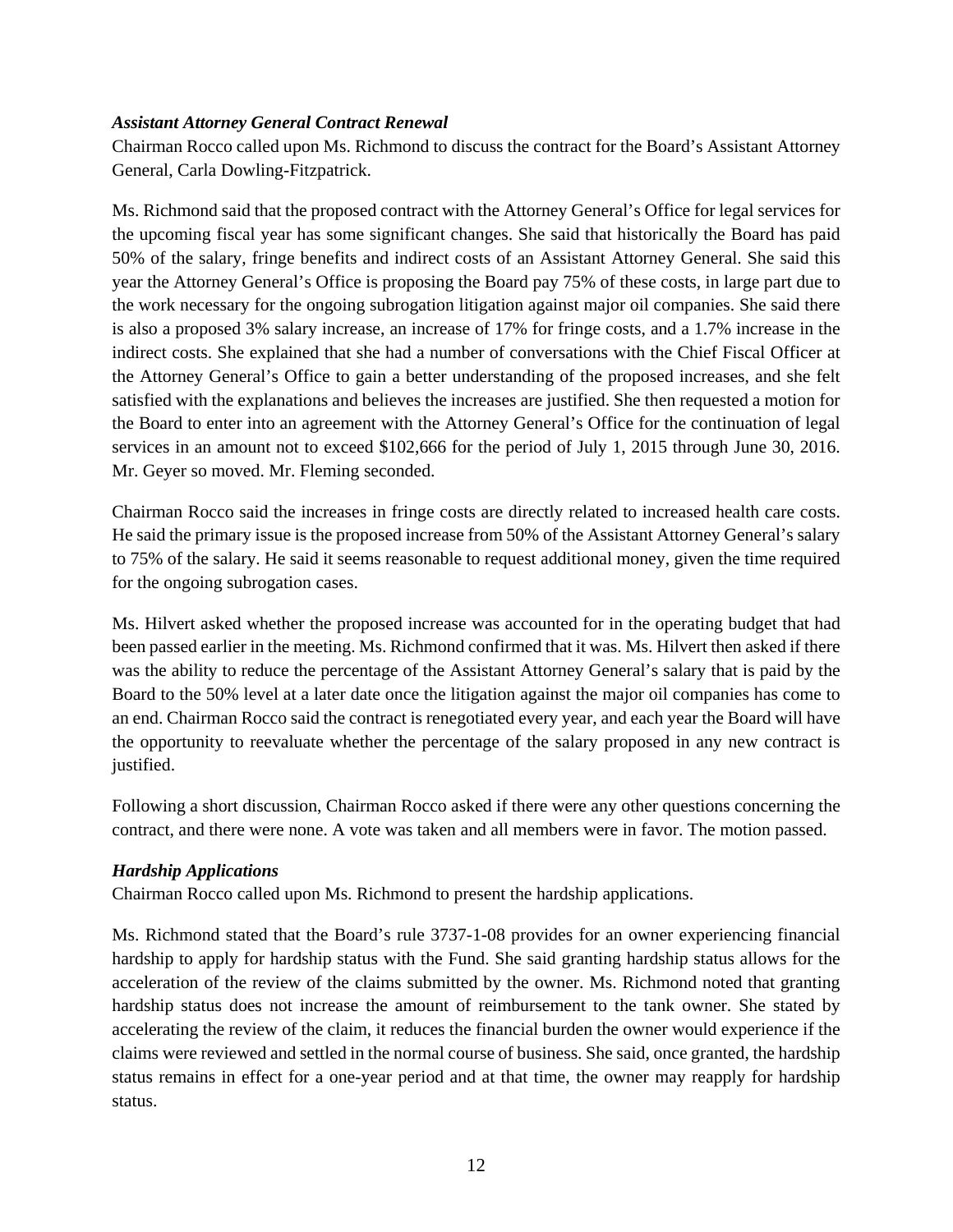Ms. Richmond stated that in determining hardship status, the application and a minimum of two years of income tax records are reviewed. She said, in addition, a U.S. Environmental Protection Agency (U.S. EPA) financial capacity test is used to evaluate the owner's cash flow and determine if the owner is able to carry debt, in which case, the owner could finance the costs of corrective actions over time.

Ms. Richmond noted that since the Board's March meeting a number of hardship applications were received from owners that did not have any unsettled claims in house. She explained that at one time the Board would deny hardship status if there were no claims in house, and would require the owner to submit a new application once a claim had been submitted. She said that given the large number of applications already on the agenda, a decision was made to move these applications to the September Board meeting. She said by that time, claims may be submitted.

# **Claim # 11387-0001/05/16/91, Owner – Washington & Lee Service Inc.**

Ms. Richmond said Washington & Lee Service Inc. is the responsible party for a release that occurred in 1991 at 2080 Lee Road in Cleveland Heights, Ohio. She noted that Washington & Lee Service Inc. was dissolved in 2007. However, since that time David Saginor, one of the original incorporators, has continued the corrective actions at the site and is requesting the Board grant hardship status to him. She said this is his second request for hardship status, and to date, the Fund has reimbursed \$486,700 for corrective action costs for this release and one claim with a face value of \$4,930 is pending payment.

Ms. Richmond said all underground tanks were removed in June 1991 and the property was sold in October 2006. Mr. Saginor provided the financing for the new owner and the new owner makes a monthly payment to Mr. Saginor, which totals \$24,000 annually. She said the estimated cost of corrective actions for the next year is \$35,000.

Ms. Richmond said Mr. Saginor's adjusted gross income for the past two years has been about \$55,000, and based on the U.S. EPA financial capacity test, Mr. Saginor does not have adequate cash flow to pay for the corrective action costs. She noted that he can afford additional debt payments of about \$20,000 over a five-year period, but pointed out this is insufficient to pay for even the next year's corrective action costs.

Ms. Richmond recommended the Board approve the application and grant hardship status to Mr. Saginor. Mr. Geyer so moved and Ms. Hilvert seconded. A vote was taken and all members voted in the affirmative. The motion carried.

# **Claim # 11924-0001/10/26/95, Owner – Herbert Adams d/b/a Adams Marathon**

Ms. Richmond said that Herbert Adams is the responsible person for a 1995 release at 409 Church Street in Bradner, Ohio. She said this is his second request for hardship status, and to date, the Fund has reimbursed \$320,800 for corrective actions for this release. She noted that there are two claims in house that are pending payment in the amount of \$32,600.

Ms. Richmond said that based on the information provided in the hardship application, \$135,000 is expected to be needed for the next 12 months of corrective actions. She also noted that Mr. Adams' consultant is charging 4% interest on claims submitted to the Board.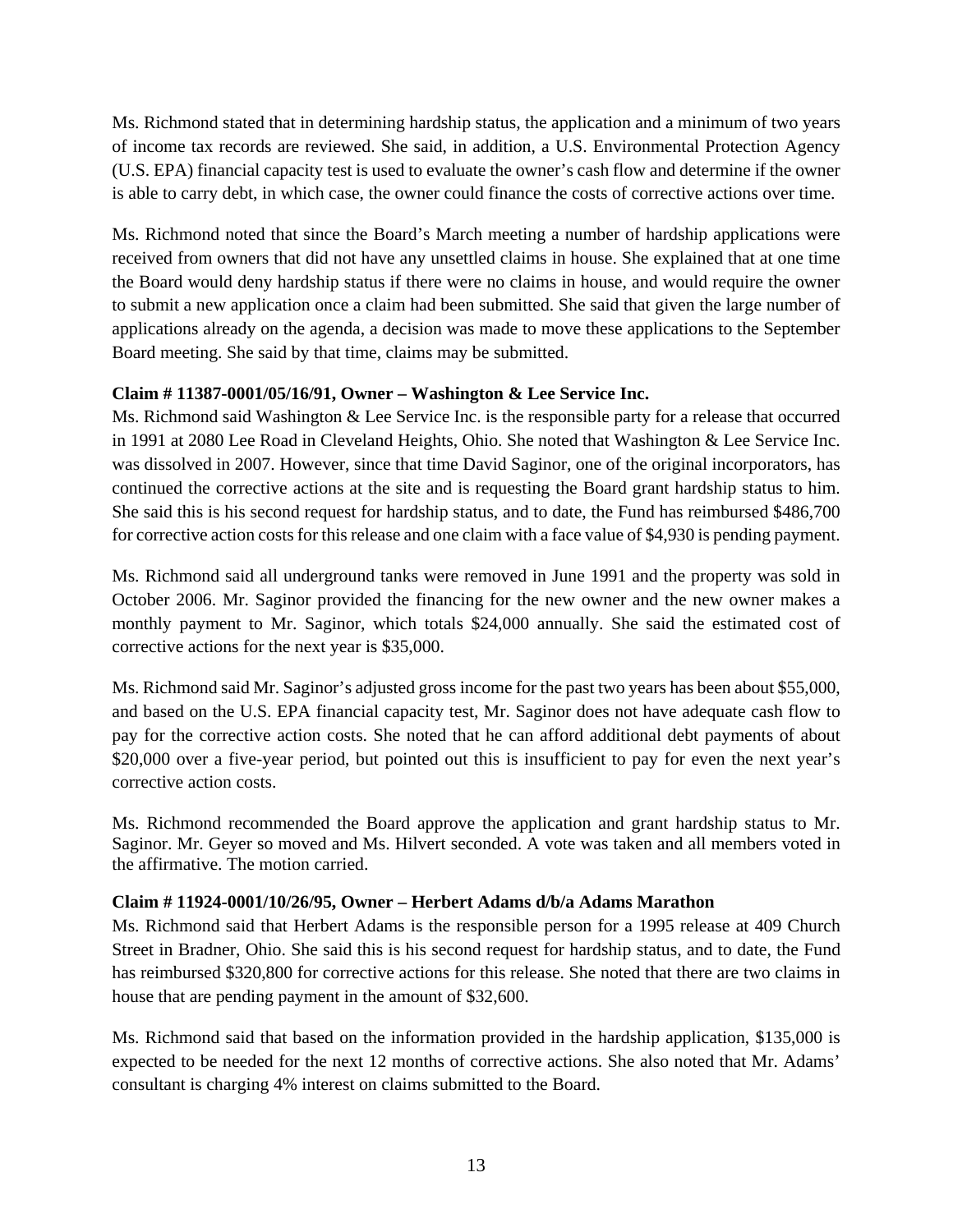Ms. Richmond noted that all underground tanks have been removed, and the property is rented to another party for use as an auto repair business. She said Mr. Adams works as a millwright and his wife is a postal carrier.

Ms. Richmond said that based on the U.S. EPA financial capacity test, Mr. Adams does not have adequate cash flow or the ability to carry additional debt in order to pay the anticipated corrective action costs.

Ms. Richmond recommended the Board approve the application and grant hardship status to Mr. Adams. Mr. Fleming so moved and Ms. Hilvert seconded. A vote was taken and all members voted in the affirmative. The motion carried.

# **Claim # 13755-0001/05/24/91, Owner – Raymond Cooper d/b/a Cooper's Marathon**

Ms. Richmond said that Raymond Cooper is the responsible person for a release that occurred in 1991 at 111 East Main Street in Lucas, Ohio, and this is his 11th request for hardship status. She said to date, the Fund has reimbursed just under \$320,000 for corrective action costs for this release. She said there is one claim totaling \$14,700 in house that is pending payment. She said an additional \$55,000 is expected be needed for the next 12 months of corrective actions.

Ms. Richmond explained that Mr. Cooper is retired and no longer owns the property. She said based on the information he provided in the hardship application, his household income is from pension and social security benefits. She noted that both he and his wife retired early due to serious health issues.

Ms. Richmond said that based on the U.S. EPA financial capacity test for retirees, Mr. Cooper lacks the resources to cover future living expenses and his ability to afford the anticipated \$55,000 in corrective action costs over the next 12 months is highly unlikely.

Ms. Richmond recommended the Board approve the application and grant hardship status to Mr. Cooper. Mr. Hills so moved and Mr. Fleming seconded. A vote was taken and all members voted in the affirmative. The motion carried.

# **Claim # 15303-0001/06/24/14, Owner – Rohr's Auto Service**

Ms. Richmond said that Robert Rohr is the responsible person for a release at 112 First Street in Massillon, Ohio that was discovered when the underground storage tanks were removed in June 2014. She said this is his first request for hardship status.

Ms. Richmond stated that Mr. Rohr currently has two unsettled claims in house, totaling \$41,100, and the cost of corrective action work expected to take place over the next 12 months is estimated to be \$35,000.

Ms. Richmond said that Mr. Rohr is a 78 year old retiree, and his only source of income is his social security benefits. She said that after taking operating losses for several years, he closed his business in 2013, and sold a portion of the assets to pay his outstanding bills. She said that per a conversation with Mr. Rohr, he is unable to sell the property until a determination of no further action is issued by the State Fire Marshal.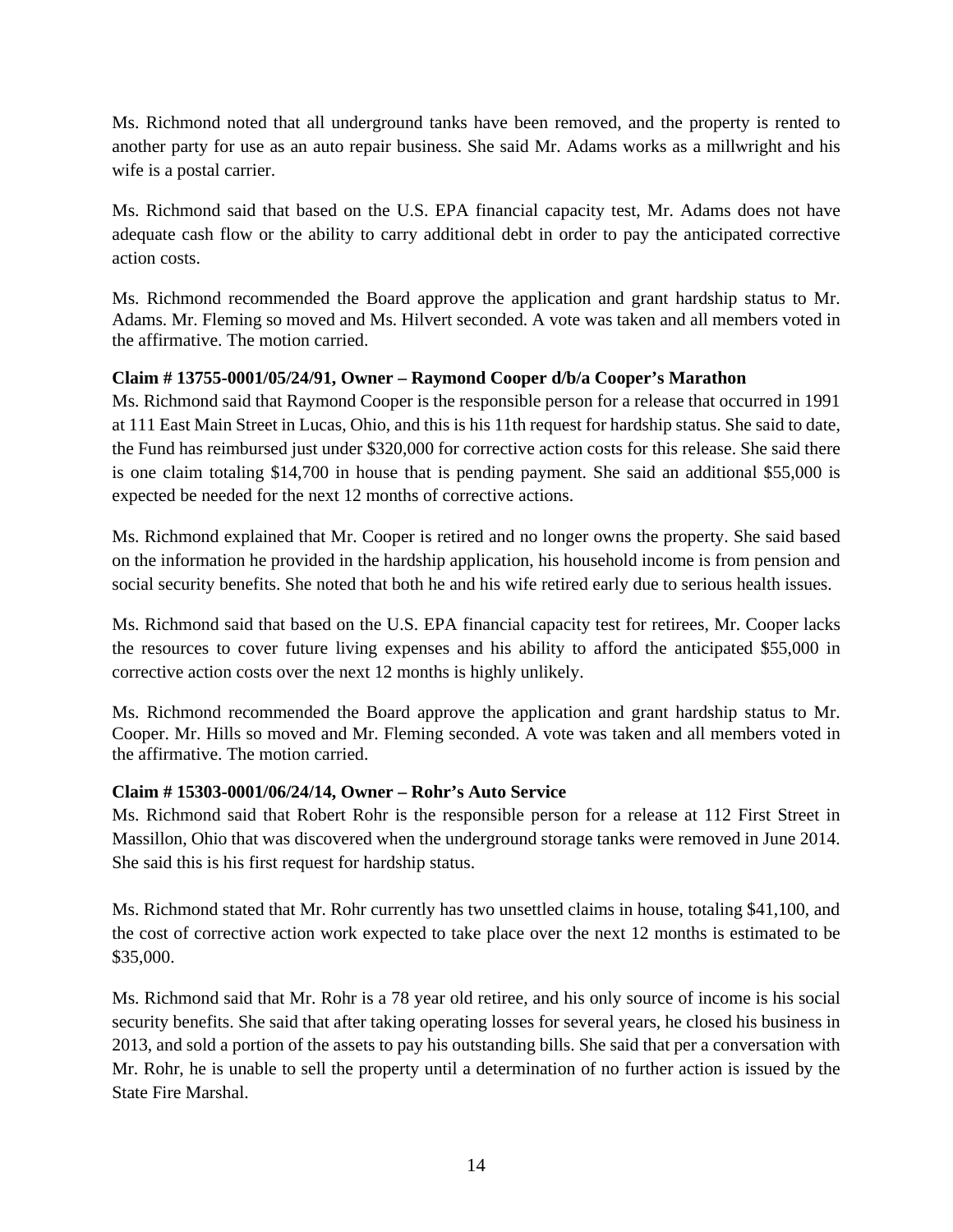Ms. Richmond said that based on the U.S. EPA financial capacity test, Mr. Rohr does not have adequate cash flow or the ability to carry additional debt in order to pay corrective action costs.

Ms. Richmond recommended the Board approve the application and grant hardship status to Mr. Rohr. Mr. Hills so moved and Mr. Bryant seconded. A vote was taken and all members voted in the affirmative. The motion carried.

### **Claim # 17992-0001/06/30/06, Owner – Glouster Car Care**

Ms. Richmond said that Glouster Car Care is the responsible person for a release at 43 South High Street in Glouster, Ohio that was discovered when the underground storage tanks were removed in June 2006. She said although the property was sold in February 2011, Patsy Brownell, the owner of Glouster Car Care, has continued the corrective actions at the site. She said this is her second request for hardship status.

Ms. Richmond said that to date, the Fund has reimbursed \$78,000 for corrective actions at this release site, and one unsettled claim totaling \$13,800 is in house. She said that based on the information provided in the application, the anticipated corrective action costs for the next 12 months are \$15,000.

Ms. Richmond said that Mrs. Brownell is retired and receives about \$45,000 annually through social security and a pension. She said this amount slightly exceeds her reported household living expenses.

Ms. Richmond said that based on the U.S. EPA financial capacity test, Mrs. Brownell does not have adequate cash flow or the ability to carry additional debt in order to pay corrective action costs.

Ms. Richmond recommended the Board approve the application and grant hardship status to Mrs. Brownell. Mr. Geyer so moved and Mr. Bryant seconded. A vote was taken and all members voted in the affirmative. The motion carried.

### **Certificates of Coverage – Ratifications:**

Chairman Rocco called upon Ms. Richmond to present the lists of owners who have either been issued or denied a Certificate of Coverage for ratification by the Board.

Ms. Richmond said the lists behind Tabs 11 and 12 are listings of facilities that, since the March Board meeting, had been issued or denied a program year 2013 or 2014 Certificate of Coverage.

Ms. Richmond said the process used to review the fee applications and issue or deny a Certificate of Coverage includes a review for completeness to determine full payment was received; financial responsibility for the deductible has been demonstrated; and the owner has certified with his signature that he is in compliance with the State Fire Marshal's rules for the operation and maintenance of petroleum underground storage tanks. She said if these requirements are met and if the tanks existed in previous years, a certificate for the subject tanks has been issued to the owner in at least one of the prior two years, then a Certificate of Coverage is issued.

Ms. Richmond explained that if deficiencies or compliance issues are identified, notice is provided to the owner in accordance with the Board's rules. The owner is provided 30 days to respond to the notice with information to correct the deficiency or compliance issue. If correcting information is not received within this time, a determination denying the Certificate of Coverage is issued to the owner.